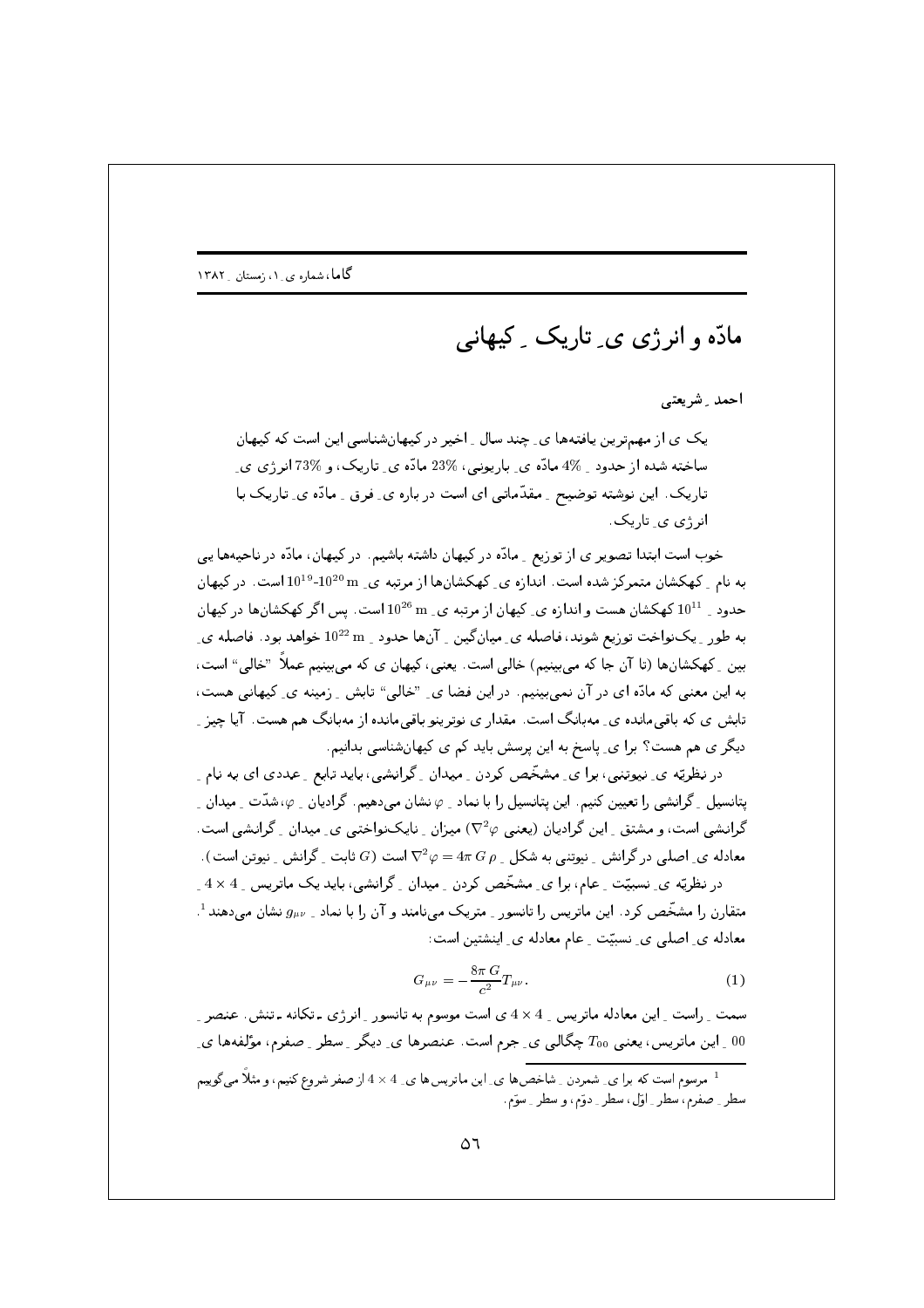چگالی ی ِ تکانه اند؛ و ماتریس 3 × 3 ی ـ  $T_{ij}$ ، ماتریس یا تانسور ـ تنش نام دارد. سمت ـ چپ ـ معادله ی ِ اینشتین ماتریس ی است موسوم به تانسور ِ اینشتین. این ماتریس هم متقارن است.

پیش از ادامه ی ِ بحث خوب است کم ی در تعبیر ِ فیزیکی ی ِ تانسور ِ ِ تنش تأمّل کنیم. توده ای از مادّه در نظر بگیرید. در هر نقطه از این توده میتوان صفحه ای در فضا در نظر گرفت. این صفحه، موضعاً مادّه را به دو ناحیه تقسیم می کند: ناحیهها یی که آنها را می توانیم چپ و راست \_ صفحه بنامیم. ناحیه ی ِ چپ به ناحیه ی ِ راست نیرو یپی مثل 1 F وارد میکند، و بنا بر قانون ـ سوم ـ نیوتن، ناحیه ی ِ راست هم نیرو ی ِ F- را به ناحیه ی ِ چپ وارد میکند. این نیروها را یک ماتریس ِ 3 × 3 به نام ِ تانسور ِ تنش مشخّص میکند، به این ترتیب که مؤلّفه ی ِ i اُم ِ نیرو ی ِ وارد بر هر متر ِ مربع از صفحه ای که عمود بر امتداد ِ  $j$  اُم است، برابر است با  $T_{ij}$  . تانسور ِ تنش را همواره میتوان به شکل ِ ِ

$$
T_{ij} = -p \,\delta_{ij} + S_{ij} \qquad \left(\sum_{i=1}^3 S_{ii} = 0\right) \qquad (2)
$$

نوشت.  $p$  ای که در این جا ظاهر میشود فشار نام دارد. معمولاً فشار مثبت است، امّا می تواند منفے ، هم باشد. مثلاً اگر یک تکه کش را بکشید، در هر نقطه از آن یک کشش هست که چیز ی نیست جز یک فشار \_ منفى .

برا ی ِ تعیین ِ دینامیک ِ کیهان، باید بدانیم تانسور ِ انرژی ـ تکانه ـ تنش ِ کل ِ کیهان به چه شکل ی است. این تانسور را در سمت ِ راست ِ معادله ی ِ اینشتین بگذاریم و معادله ی ِ اینشتین را حل کنيم .

خود ِ اینشتین، بلافاصله پس از آن که نسبیّت ِ عام را کامل کرد، این کار را کرد . فرض ی که کرد این بود که مادّه ی ِ کل ِ عالیم مثل ِ یک غبار است، یعنی مجموعه ای از ذرّهها که عملاً نیرویی به هم وارد نمی کنند. برا ی ِ غبار، فشار صفر است و تانسور ِ انرژی ـ تکانه ـ تنش به شکل ِ بسیار ساده ای است:  $\rho = T_{00} = \mu$ ، و بقیّه ی ِ مؤلفهها صفر اند. وقت ی انیشتین با این  $T_{\mu\nu}$  معادله اش را حل کرد، دید که حل ی که به دست می آورد ایستا نیست. در این حل، یا کیهان در حال ِ انبساط است، یا در حال ِ ِ انقباض. اینشتین از این رفتار خوش اش نیامد، و برا ی ِ این که یک حل ِ ایستا برا ی ِ کیهان به دست آورد، معادله اش را به شکل \_ زير تصحيح کرد.

$$
G_{\mu\nu} - \lambda g_{\mu\nu} = -\frac{8\pi G}{c^2} T_{\mu\nu}.
$$
 (3)

در این جا ۸ ثابت ی است به نام ِ ثابت ِ کیهانشناختی . اگر برا ی ِ ۸ یک مقدار ِ مثبت فرض کنیم، حل ي به دست مي آوريم كه ايستا است. اينشتين اين حل را به دست آورد، و از آن راضي بود، تا این که با کارها ی ِ هابل مشخّص شد که جهان در حال ِ انبساط است. آن وقت اینشتین جمله ی ِ کیهان شناختی را دور انداخت، و گفت که افزودن به این جمله بزرگ ترین اشتباه به زنده گی اش بوده.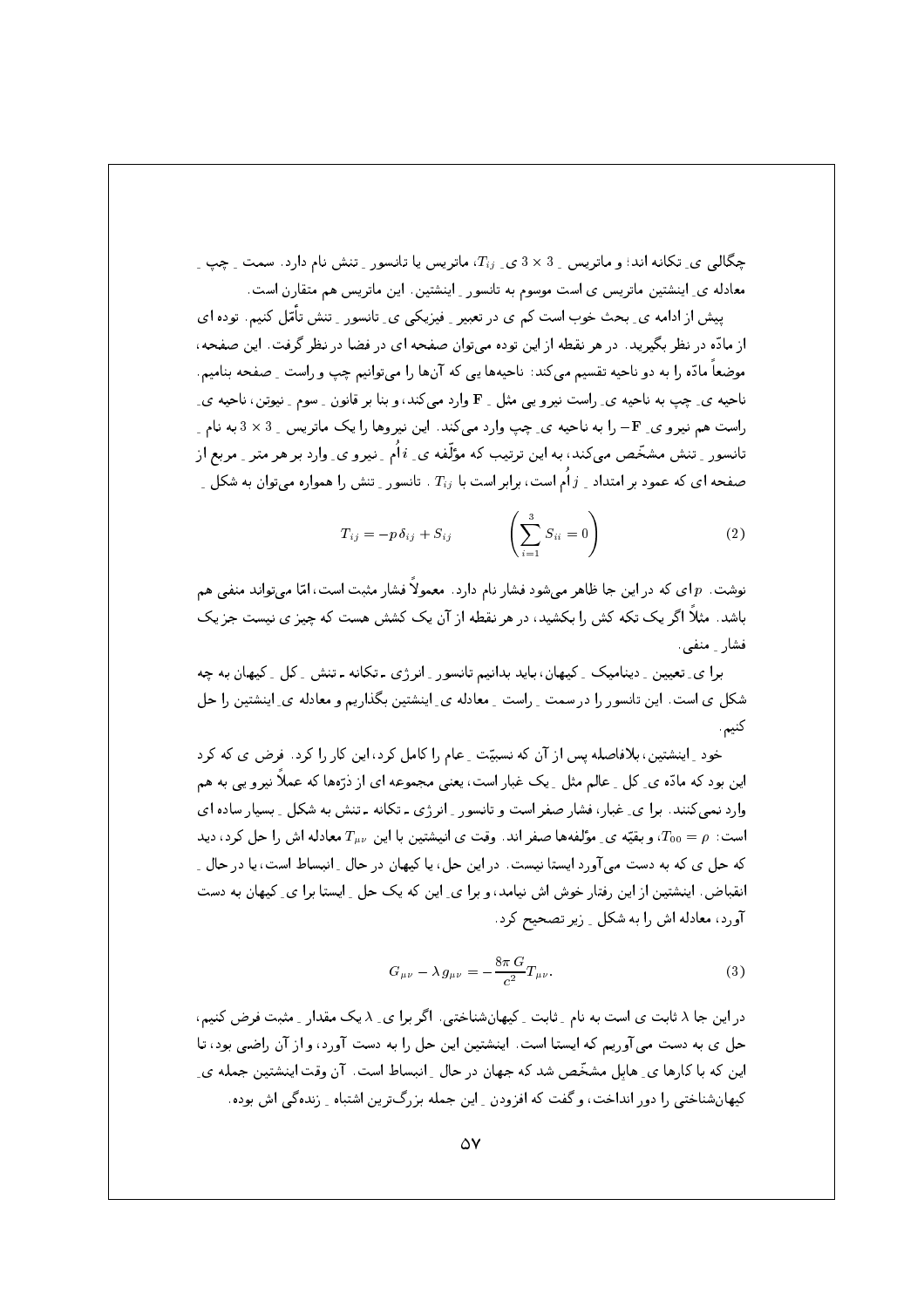اگر جمله ی ِ کیهانشناختی را حذف کنیم، می بینیم که آهنگ ِ انبساط ِ کیهان را جرم ِ کیهان معیّن میکند. یک جرم ِ بحرانی هست، که اگر جرم ِ کیهان بیش از آن باشد، انبساط نهایتاً متوقّف خواهد شد، و پس از آن کیهان شروع به کوچک شدن میکند. اگر جرم \_ کیهان از این جرم \_ بحرانی کمتر باشد، انبساط تا ابد ادامه خواهد داشت. در چند سال 1 اخیر معلوم شده که جرم 5 کیهان خیل ی به این جرم ِ بحرانی نزدیک است. امّا آن چه در کیهان می بینیم، یعنی کهکشانها، جرم شان خیل ی کمتر از این حد است. تفاوت ِ جرم ِ بحرانی (که به دلایل ی میدانیم جرم ِ کیهان آن قدر است) با جرم ِ مادّه ی ِ روشن (یعنبی مادّه ای که میتوانیم آن را ببینیم) باید چیز ی باشد که آن را جرم ِ تاریک می نامیم. در سال \_ 1998 این تصویر تا حدود ی عوض شد. در این سال، معلوم شد که کهکشانها ی ِ دوردست با سرعت ي بيش از آن چه از معادله ي ِ اينشتين بر مي آيد از ما دور ميشوند. يک مدل برا ي ِ اين انبساط ِ فزاينده اين است كه فرض كنيم كيهان مملو از مادّه اي است تاريك و عجيب. تاریک به این معنی که آن را نمی بینیم، عجیب به این معنی که فشار ِ این مادّه منفی است. منظور از انرژی ی ِ تاریک این مادّہ ی ِ تاریک ِ عجیب است.

در این جا خوب است به این نکته توجّه کنیم که می;توان جمله ی ِ کیهانشناختی را به سمت ِ راست \_ معادله ي\_ اينشتين برد . در اين صورت جمله ي\_ كيهانشناختي، درست شبيه \_ تانسور \_ ائر ژی ۔تکان ۔تنش ِ مادّہ ای است که فشار اش منفی است<sup>2</sup>. عکس ِ اپن حرف هم درست است، به این معنی که اگر کیهان از مادّه ای پر شده باشد که فشار اش منفی است، تأثیر ی که این مادّه بر دینامیک ِ ِ کیهان دارد، درست مثل ِ تأثیر ی است که افزودن ِ یک ثابت ِ ِ کیهانشناختی دارد.

با وجود ِ شباهت ِ انرژی ی ِ تاریک با ثابت ِ کیهانشناختی، کیهانشناسها این دو را از هم متمایز مے،دانند، زیرا ثابت ِ کیھانشناختی دینامیک ندارد، یعنی ۸ با گذشت ِ زمان تغییر نمی کند؛ امّا انرژی ی ِ تاریک باید از چیز ی ساخته شده باشد که دینامیک دارد. مدلها ی ِ مختلف ی برا ی ِ انرژی ی ِ تاریک ارائه شده. در برخ ی از این مدلها مادّه، یا ذرّه، یا میدان ِ جدید ی موسوم به «عنصر <sub>-</sub> پنجم» معرفی می شود.

## شاهد ِانرژی ی ِتاریک

چیز ی که باعث شده غالب ِ فیزیک پیشهها فرض ِ انرژی ی ِ تاریک را جدّی بگیرند این است که سه شاهد \_ مختلف برا ی\_ وجود \_ آن هست.

شاهد ِ اوّل آهنگ ِ انبساط ِ کیهان است. منظور از انبساط ِ کیهان این است که کهکشانها یِ دوردست با سرعت ی که متناسب است با فاصله ی ِ آنها از ما، از ما دور می شوند، به این ترتیب که  $H$  اگر کهکشان ی در فاصله ی ِ r از ما باشد، با سرعت ِ r = H از ما دور میشود. در این فرمول ثابت ِ هابل نام دارد. سرعت ِ دورشدن ِ کهکشانها ی ِ دوردست را به سادهگی میتوان با سنجیدن ِ

<sup>۔&</sup>lt;br><sup>2</sup> اگر X مثبت باشد. امّا اگر X منفی باشد، این جمله شبیه ِ تانسور ِ انرژی ـ تکان ـ تنش ِ مادّه ای است با چگالی ی ِ جرم ِ منفی و فشار ِ مثبت.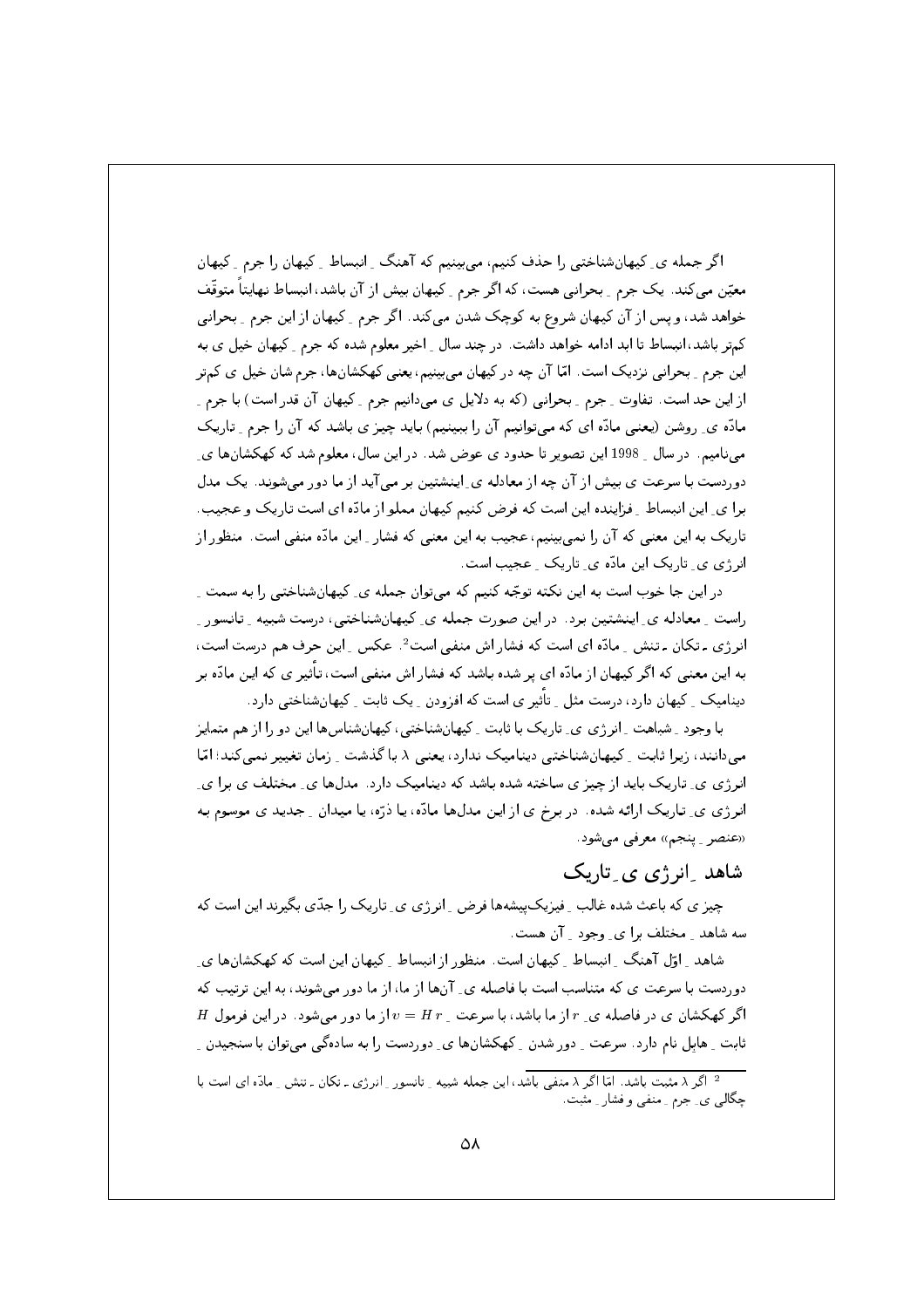انتقال به سرخ ِ خطها ی ِ طیفی ی ِ آنها به دست آورد. معلوم شده که آهنگ ِ انبساط ِ کیهان فزاینده است، یعنی H ثابت نیست. این را از مشاهده ی ِ تعداد ِ زیاد ی ابرنواختر در کهکشانها ی ِ دوردست می دانیم. ابرنواخترها ستارهها ی ِ پرجرم ی هستند که در نتیجه ی ِ فرایند ی هسته ی ِ مرکزی ی ِ آنها فرو می رُمبد، و لایهها ی ِ بیرونی ی ِ آنها به بیرون پرت میشود. ابرنواخترها از شدیدترین انفجارها یی هستند که در کیهان می بینیم. فیزیک پیشهها توانسته اند با ترکیب ِ نظریّه و رصد، درک ِ نسبتاً خوب ی از انفجار <sub>به ا</sub>برنواختری پیدا کنند، و از این جا می;توانند با نگاه کردن به یک ابرنواختر، بگویند که چه مقدار انرژی در چه گستره ی ِ بسامدی ای گسیل کرده. با این اطلاعات می توان دقیقاً تعیین کرد که ابرنواختر ِ دیده شده چه قدر از ما دور است. از طرف ی، با نگاه کردن به طیف ِ نور ی که از ابرنواختر می آید، میتوان به سادهگی انتقالبهسرخ \_ کیهانی ی\_ آن را سنجید، و از فرمول \_ هابلی ی\_ انتقالبهسرخ فاصله ی ِ آن را به دست آورد. پس ابرنواخترها این امکان را میدهند که فاصله شان را به دو روش بسنجیم: یک ی با سنجیدن ِ شدّت ِ نور ی که از آنها میگیریم، دیگری با استفاده از انتقال به سرخ ِ طیف ِ شان. مسئله این است که این دو فاصله با هم نمیخوانند. یا باید بیذیریم که ابرنواخترها هر چه از ما دورتر اند کمقدرتتر اند، یا بیذیریم که H ثابت نیست  $^3$ . برا ی ِ آن که H ثابت نباشد، باید فرض کنیم در کیهان مقدار ی مادّه ی ِ عجیب هست که فشار ش منفی است. این فشار ِ منفی است که باعث ِ انبساط ِ فزاینده ی ِ کیهان میشود، زیرا در معادله ی ِ اینشتین آن چیز ی که انبساط یا  $\rho + p/(3 c^2)$  انقباض که  $\rho = p/(3 c^2)$  است. حال اگر p آن قدر منفی باشد که  $\rho + p/(3 c^2)$ منفی باشد، مثل ِ این است که کیهان از مادّه ای پُر شده که جرم اش منفی است، و این منجر به یک نيرو ي ِ يادگرانش يا يادجاذبه مي شود <sup>4</sup>.

شاهد ِ دوّم نقشه ی ِ دقیق ی است که اخیراً از تابش ِ ِ زمینه ی ِ کیهانی تهیّه شده است، و شاهد ِ سوّم نقشه ای است که از تراکم <sub>-</sub> کهکشانها تهیّه شده . در این جا وارد <sub>-</sub> بحث <sub>-</sub> این روشها نمی شویم .

> برا ی مطالعه ی پیش تر در مورد ِ انبساط ِ ِ فزاینده ی ِ کیهان و انرژی ی ِ تاریک:

[1] Saul Perlmutter: Supernovae, Dark Energy, and the Accelerating Universe; *Physics Today*, vol. 56, no. 4, pp. 53-59,  $(Apr 2003)$ 

<sup>3</sup> فعلاً بیش تر <sub>ن</sub> فیزیک بیشهها این راه <sub>م</sub> حل <sub>م</sub> دوّم را جدّی گرفته اند، البته هستند فیزیک بیشهها پ*ی* که در مورد ِ امکان ِ اوّل پژوهش میکنند. حرف ِ اینها این است که وقت ی ما به کهکشانها ی ِ دوردست میںگریم، در واقع به زمان ِ گذشته می،نگریم (این حرف کاملاً درست است). حال اگر ثابتها ی ِ فیزیک، مثلاً ثابت ِ ساختار ِ ریز (1/137 ₪ واقعاً ثابت نباشد، آن وقت این امکان هست که شدّت ِ انفجار ِ ابرنواخترها در گذشتهها ي ِ دور کم تر بوده باشد.

<sup>4</sup> ذکر ِ این تذکّر هم بهجا است که این نیرو در واقع همان نیرو ی ِ گرانش است، امّا چون به جا ی ِ آن که جاذبه باشد، دافعه است، آن را پادگرانش می نامیم.